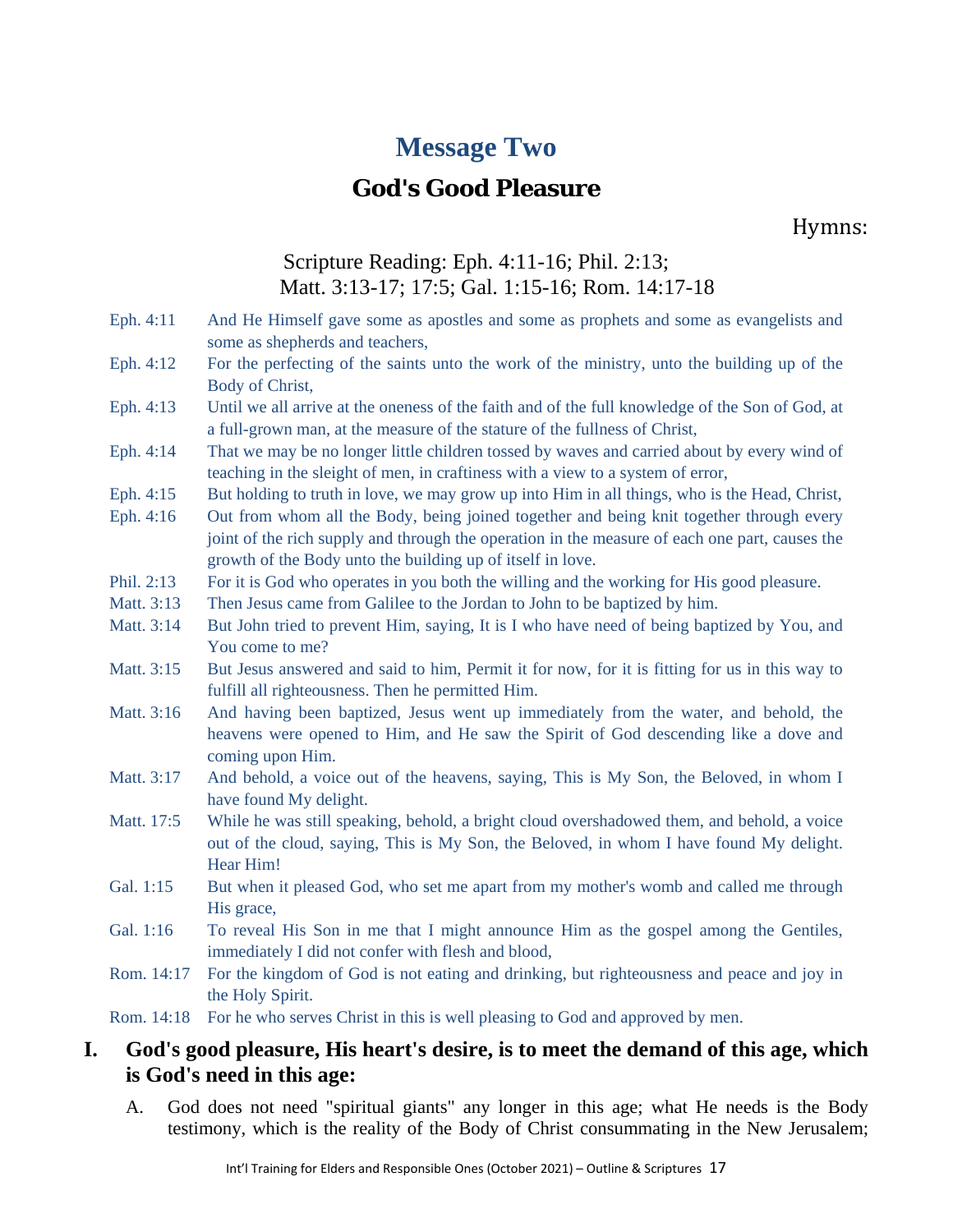this is to fulfill the Lord's heart's desire according to His word concerning the building up of His Body—Matt. 16:18; Eph. 4:1-16.

- Matt. 16:18 And I also say to you that you are Peter, and upon this rock I will build My church, and the gates of Hades shall not prevail against it.
- Eph. 4:1 I beseech you therefore, I, the prisoner in the Lord, to walk worthily of the calling with which you were called,
- Eph. 4:2 With all lowliness and meekness, with long-suffering, bearing one another in love,
- Eph. 4:3 Being diligent to keep the oneness of the Spirit in the uniting bond of peace:
- Eph. 4:4 One Body and one Spirit, even as also you were called in one hope of your calling;
- Eph. 4:5 One Lord, one faith, one baptism;
- Eph. 4:6 One God and Father of all, who is over all and through all and in all.
- Eph. 4:7 But to each one of us grace was given according to the measure of the gift of Christ. Eph. 4:8 Therefore the Scripture says, "Having ascended to the height, He led captive those
- taken captive and gave gifts to men."
- Eph. 4:9 (Now this, "He ascended," what is it except that He also descended into the lower parts of the earth?
- Eph. 4:10 He who descended, He is also the One who ascended far above all the heavens that He might fill all things.)
- Eph. 4:11 And He Himself gave some as apostles and some as prophets and some as evangelists and some as shepherds and teachers,
- Eph. 4:12 For the perfecting of the saints unto the work of the ministry, unto the building up of the Body of Christ,
- Eph. 4:13 Until we all arrive at the oneness of the faith and of the full knowledge of the Son of God, at a full-grown man, at the measure of the stature of the fullness of Christ,
- Eph. 4:14 That we may be no longer little children tossed by waves and carried about by every wind of teaching in the sleight of men, in craftiness with a view to a system of error,
- Eph. 4:15 But holding to truth in love, we may grow up into Him in all things, who is the Head, Christ,
- Eph. 4:16 Out from whom all the Body, being joined together and being knit together through every joint of the rich supply and through the operation in the measure of each one part, causes the growth of the Body unto the building up of itself in love.
- B. Verses 15 and 16 say that all the members of the Body grow up into the Head and function out from the Head; thus, "all the Body" (with the supplying joints and the functioning of each one part) "causes the growth of the Body unto the building up of itself in love."
	- Eph. 4:15 But holding to truth in love, we may grow up into Him in all things, who is the Head, Christ,
	- Eph. 4:16 Out from whom all the Body, being joined together and being knit together through every joint of the rich supply and through the operation in the measure of each one part, causes the growth of the Body unto the building up of itself in love.
- C. As ministers of the present age, Brother Nee and Brother Lee are patterns to us so that we may be perfected "unto the work of the ministry, unto the building up of the Body of Christ"; we are being perfected in this present age to become functioning members of the Body of Christ—vv. 11-12; 1 Tim. 1:16; 4:12; 1 Cor. 4:16-17.
	- Eph. 4:11 And He Himself gave some as apostles and some as prophets and some as evangelists and some as shepherds and teachers,
	- Eph. 4:12 For the perfecting of the saints unto the work of the ministry, unto the building up of the Body of Christ,
	- 1 Tim. 1:16 But because of this I was shown mercy, that in me, the foremost, Jesus Christ might display all His long-suffering for a pattern to those who are to believe on Him unto eternal life.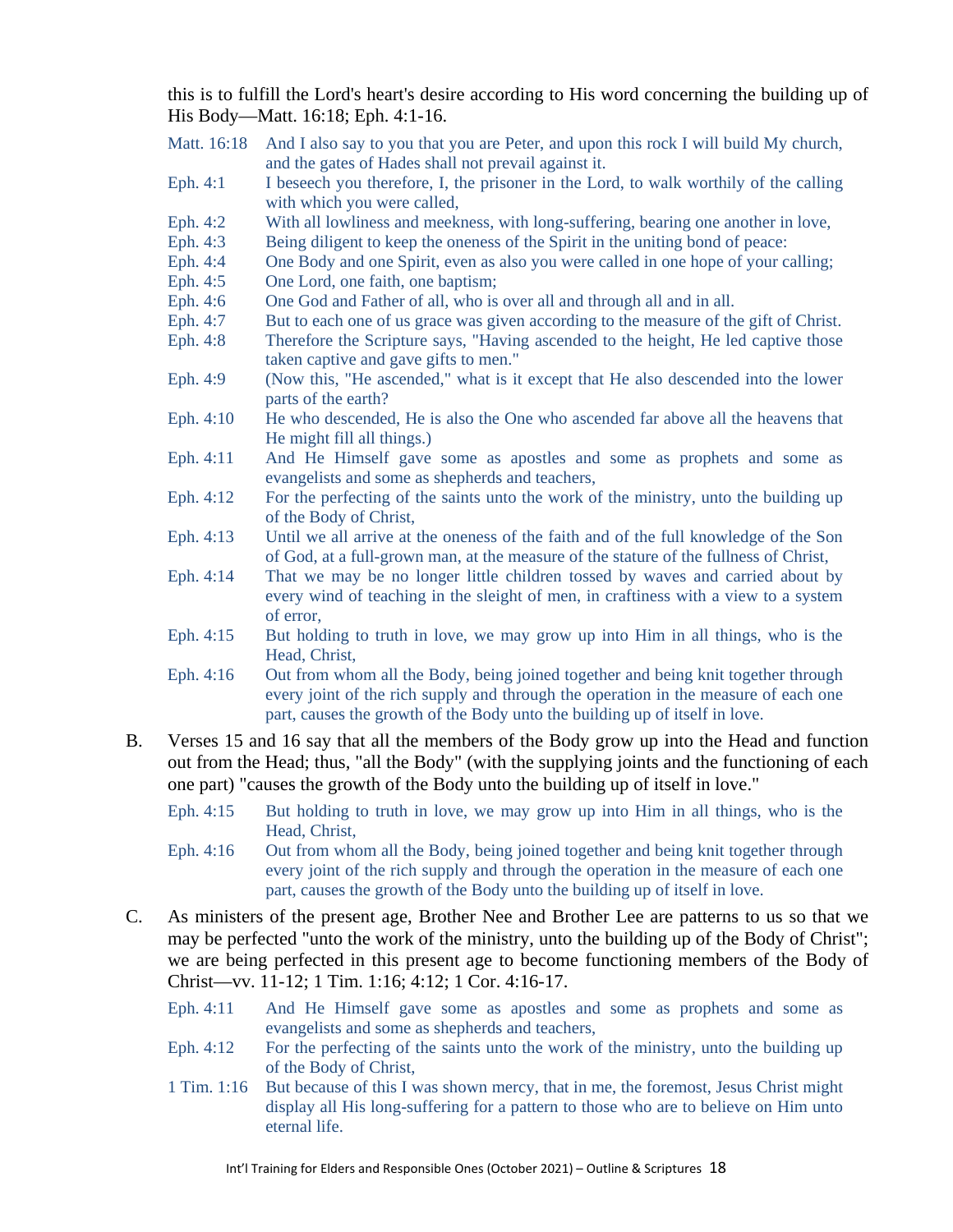- 1 Tim. 4:12 Let no one despise your youth, but be a pattern to the believers in word, in conduct, in love, in faith, in purity.
- 1 Cor. 4:16 I exhort you therefore, Become imitators of me.
- 1 Cor. 4:17 Because of this I have sent Timothy to you, who is my beloved and faithful child in the Lord, who will remind you of my ways which are in Christ, even as I teach everywhere in every church.
- D. "Spiritual giants" are a hindrance to the producing of the church ministry; we need to see what the church is intrinsically; the church as the Body of Christ is brought forth when all the one-talented ones are functioning; talents signify spiritual gifts, and each member of the Body of Christ has at least one talent—Matt. 25:14-30; Rom. 12:6; 1 Cor. 12:4, 12-27; 1 Pet.  $4:10:$ 
	- Matt. 25:14 For the kingdom of the heavens is just like a man about to go abroad, who called his own slaves and delivered to them his possessions.
	- Matt. 25:15 To one he gave five talents, and to another two, and to another one, to each according to his own ability. And he went abroad.
	- Matt. 25:16 Immediately he who had received the five talents went and traded with them and gained another five.
	- Matt. 25:17 Similarly, he who had received the two gained another two.
	- Matt. 25:18 But he who had received the one went off and dug in the earth and hid his master's money.
	- Matt. 25:19 Now after a long time the master of those slaves came and settled accounts with them.
	- Matt. 25:20 And he who had received the five talents came and brought another five talents, saying, Master, you delivered to me five talents; behold, I have gained another five talents.
	- Matt. 25:21 His master said to him, Well done, good and faithful slave. You were faithful over a few things; I will set you over many things. Enter into the joy of your master.
	- Matt. 25:22 And he who had received the two talents also came and said, Master, you delivered to me two talents; behold, I have gained another two talents.
	- Matt. 25:23 His master said to him, Well done, good and faithful slave. You were faithful over a few things; I will set you over many things. Enter into the joy of your master.
	- Matt. 25:24 Then he who had received the one talent also came and said, Master, I knew about you, that you are a hard man, reaping where you did not sow, and gathering where you did not winnow.
	- Matt. 25:25 And I was afraid and went off and hid your talent in the earth; behold, you have what is yours.
	- Matt. 25:26 And his master answered and said to him, Evil and slothful slave, you knew that I reap where I did not sow and gather where I did not winnow.
	- Matt. 25:27 Therefore you should have deposited my money with the money changers; and when I came. I would have recovered what is mine with interest.
	- Matt. 25:28 Take away therefore the talent from him and give it to him who has the ten talents.
	- Matt. 25:29 For to everyone who has, more shall be given, and he shall abound; but from him who does not have, even that which he has shall be taken away from him.
	- Matt. 25:30 And cast out the useless slave into the outer darkness. In that place there will be the weeping and the gnashing of teeth.
	- Rom. 12:6 And having gifts that differ according to the grace given to us, whether prophecy, let us prophesy according to the proportion of faith;
	- 1 Cor. 12:4 But there are distinctions of gifts, but the same Spirit;
	- 1 Cor. 12:12 For even as the body is one and has many members, yet all the members of the body, being many, are one body, so also is the Christ.
	- 1 Cor. 12:13 For also in one Spirit we were all baptized into one body, whether Jews or Greeks, whether slaves or free, and were all given to drink one Spirit.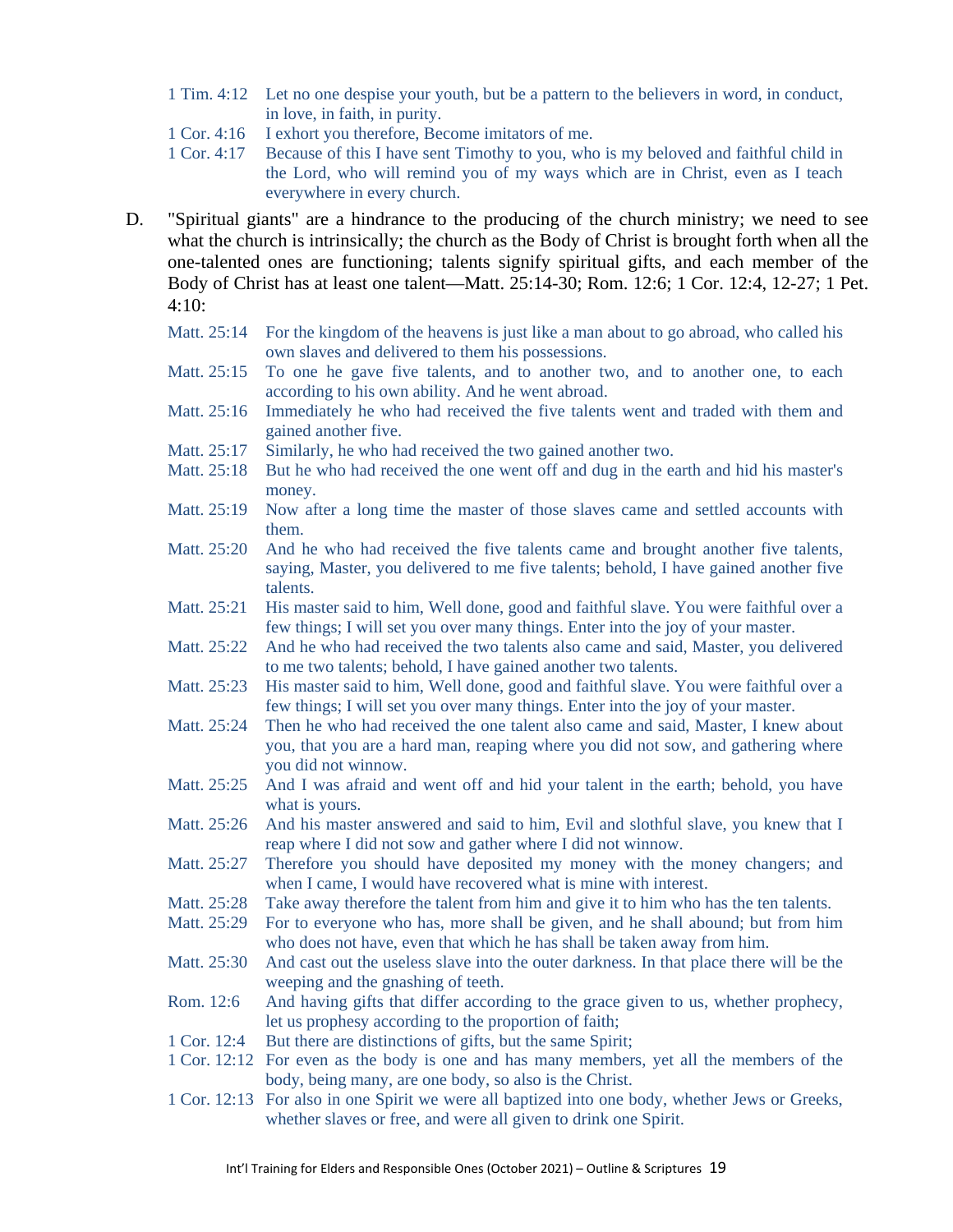- 1 Cor. 12:14 For the body is not one member but many.
- 1 Cor. 12:15 If the foot should say, Because I am not a hand, I am not of the body, it is not that because of this it is not of the body.
- 1 Cor. 12:16 And if the ear should say, Because I am not an eye, I am not of the body, it is not that because of this it is not of the body.
- 1 Cor. 12:17 If the whole body were an eye, where would the hearing be? If the whole were the hearing, where would the smelling be?
- 1 Cor. 12:18 But now God has placed the members, each one of them, in the body, even as He willed.
- 1 Cor. 12:19 And if all were one member, where would the body be?
- 1 Cor. 12:20 But now the members are many, but the body one.
- 1 Cor. 12:21 And the eye cannot say to the hand, I have no need of you; nor again the head to the feet, I have no need of you.
- 1 Cor. 12:22 But much rather the members of the body which seem to be weaker are necessary.
- 1 Cor. 12:23 And those members of the body which we consider to be less honorable, these we clothe with more abundant honor; and our uncomely members come to have more abundant comeliness,
- 1 Cor. 12:24 But our comely members have no need. But God has blended the body together, giving more abundant honor to the member that lacked,
- 1 Cor. 12:25 That there would be no division in the body, but that the members would have the same care for one another.
- 1 Cor. 12:26 And whether one member suffers, all the members suffer with it; or one member is glorified, all the members rejoice with it.
- 1 Cor. 12:27 Now you are the body of Christ, and members individually.
- 1 Pet. 4:10 Each one, as he has received a gift, ministering it among yourselves as good stewards of the varied grace of God.
- 1. For the work of the Lord, we need the talent, the spiritual gift, that we may be equipped as good slaves to accomplish God's eternal economy; surely, we must make all the fivetalented ones serve and the two-talented ones serve, but even more, we must make all the one-talented ones serve.
- 2. When five one-talented ones are put together, they equal one who has five talents; if all the one-talented ones in the church today would bring forth their talents, there would be no need for so many great gifts among us; just by the coming forth of the one-talented ones, the whole world will be conquered (cf. Acts 17:6b)!
	- Acts 17:6 But when they did not find them, they dragged Jason and some brothers before the city officials, shouting, These men who have upset the world have come here also,
- 3. If our work does not bring out the one-talented ones, our work is a failure; 2 Timothy 2:2 and Ephesians 4:11-12 are the way of our work today; only those who teach others to work will succeed in the work; today the building up of the church hinges on the perfecting, building up, and raising up of the one-talented ones; what is needed today is men who can lead others into their function in serving the Lord for the church, not men who will replace others in their service.
	- 2 Tim. 2:2 And the things which you have heard from me through many witnesses, these commit to faithful men, who will be competent to teach others also.
	- Eph. 4:11 And He Himself gave some as apostles and some as prophets and some as evangelists and some as shepherds and teachers,
	- Eph. 4:12 For the perfecting of the saints unto the work of the ministry, unto the building up of the Body of Christ,
- E. God is recovering the most difficult thing today, which is the fulfillment of Ephesians 4:11-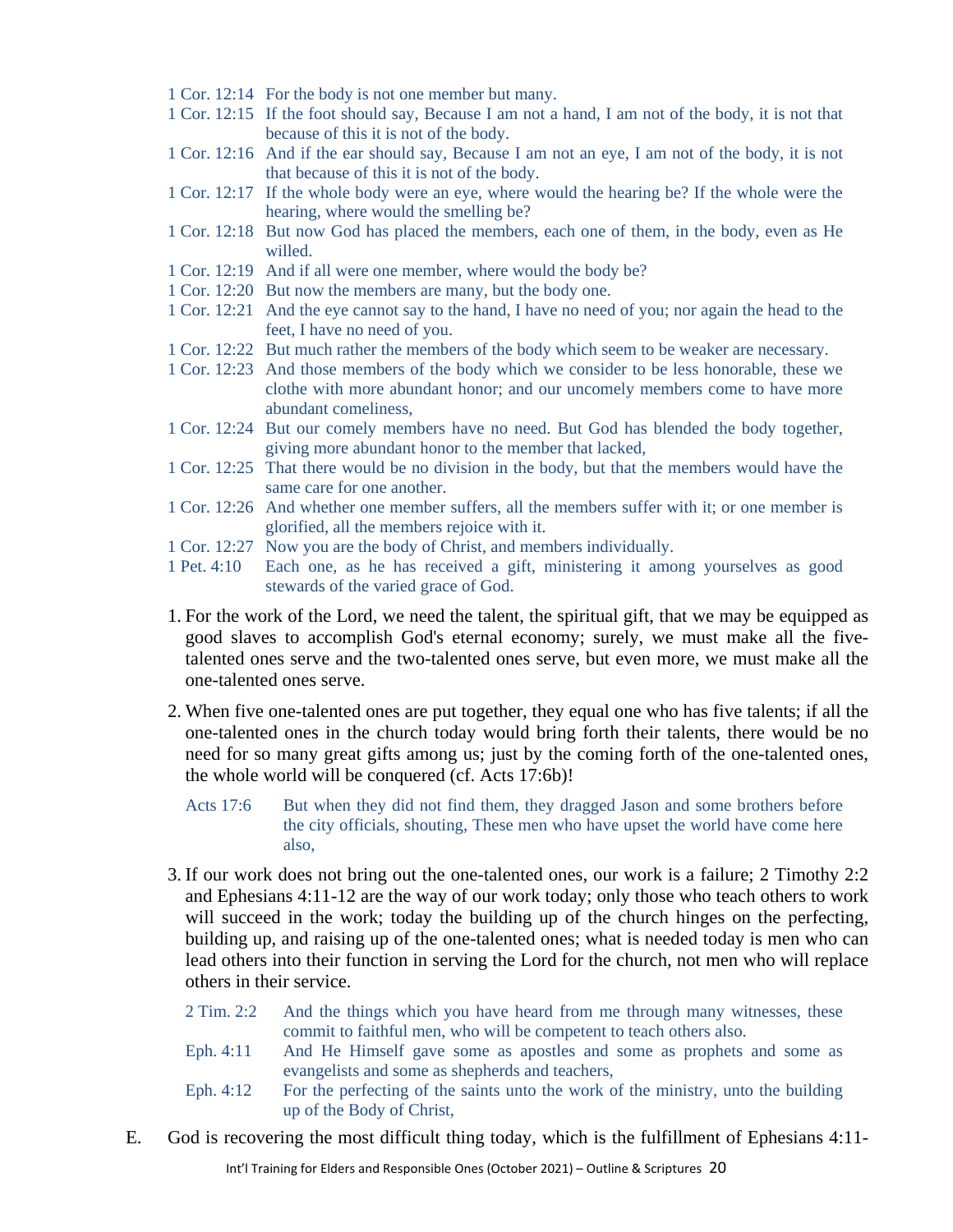16; God's ultimate work is the recovery of the Body testimony.

- Eph. 4:11 And He Himself gave some as apostles and some as prophets and some as evangelists and some as shepherds and teachers,
- Eph. 4:12 For the perfecting of the saints unto the work of the ministry, unto the building up of the Body of Christ,
- Eph. 4:13 Until we all arrive at the oneness of the faith and of the full knowledge of the Son of God, at a full-grown man, at the measure of the stature of the fullness of Christ,
- Eph. 4:14 That we may be no longer little children tossed by waves and carried about by every wind of teaching in the sleight of men, in craftiness with a view to a system of error,
- Eph. 4:15 But holding to truth in love, we may grow up into Him in all things, who is the Head, Christ,
- Eph. 4:16 Out from whom all the Body, being joined together and being knit together through every joint of the rich supply and through the operation in the measure of each one part, causes the growth of the Body unto the building up of itself in love.
- F. We need to see that the Body can be damaged by the misuse of "spiritual pursuit" (see Brother Lee's testimony about this in The History and Revelation of the Lord's Recovery, vol. 2, pp. 346-354):
	- 1. In the twentieth century Mrs. Penn-Lewis and T. Austin-Sparks were people with high spiritual attainment who began to work together, but they were divided and could not be spiritual together; this shows that being "spiritual" can result in division.
	- 2. Mrs. Penn-Lewis knew the subjective experience of the Lord's death, and T. Austin-Sparks saw the resurrection of Christ and the resurrection life; but because he had his own spiritual knowledge and felt that his spiritual knowledge was higher than that of Mrs. Penn-Lewis, he left and started his own work; there was even a sense of rivalry between them.
	- 3. Although T. Austin-Sparks was "spiritual, " he was shallow in his understanding of the church; because he did not have a sufficient understanding of the church (the oneness of the church and the ground of the church), during his second and final visit to Taiwan, he expressed dissenting views, and the loss brought about by this was ten times, even fifty times, greater than the help he rendered.
	- 4. Before that time we had the one accord and were in harmony, but those who said that they were "helped" by Brother Austin-Sparks became factors of division.
	- 5. We surely need to be genuine spiritual men, those who are dominated, governed, directed, moved, ruled, controlled, and led by our mingled spirit; a true spiritual man, who lives according to the spirit, will do everything and speak everything not only in his spirit but also in the Body, through the Body, and for the Body; if we are truly spiritual, we will be diligent to "keep the oneness of the Spirit in the uniting bond of peace"—Eph. 4:3; 1 Cor. 2:14-15; 3:1, 3.

Eph. 4:3 Being diligent to keep the oneness of the Spirit in the uniting bond of peace:

- 1 Cor. 2:14 But a soulish man does not receive the things of the Spirit of God, for they are foolishness to him and he is not able to know them because they are discerned spiritually.
- 1 Cor. 2:15 But the spiritual man discerns all things, but he himself is discerned by no one.
- 1 Cor. 3:1 And I, brothers, was not able to speak to you as to spiritual men, but as to fleshy, as to infants in Christ.
- 1 Cor. 3:3 For you are still fleshly. For if there is jealousy and strife among you, are you not fleshly and do you not walk according to the manner of man?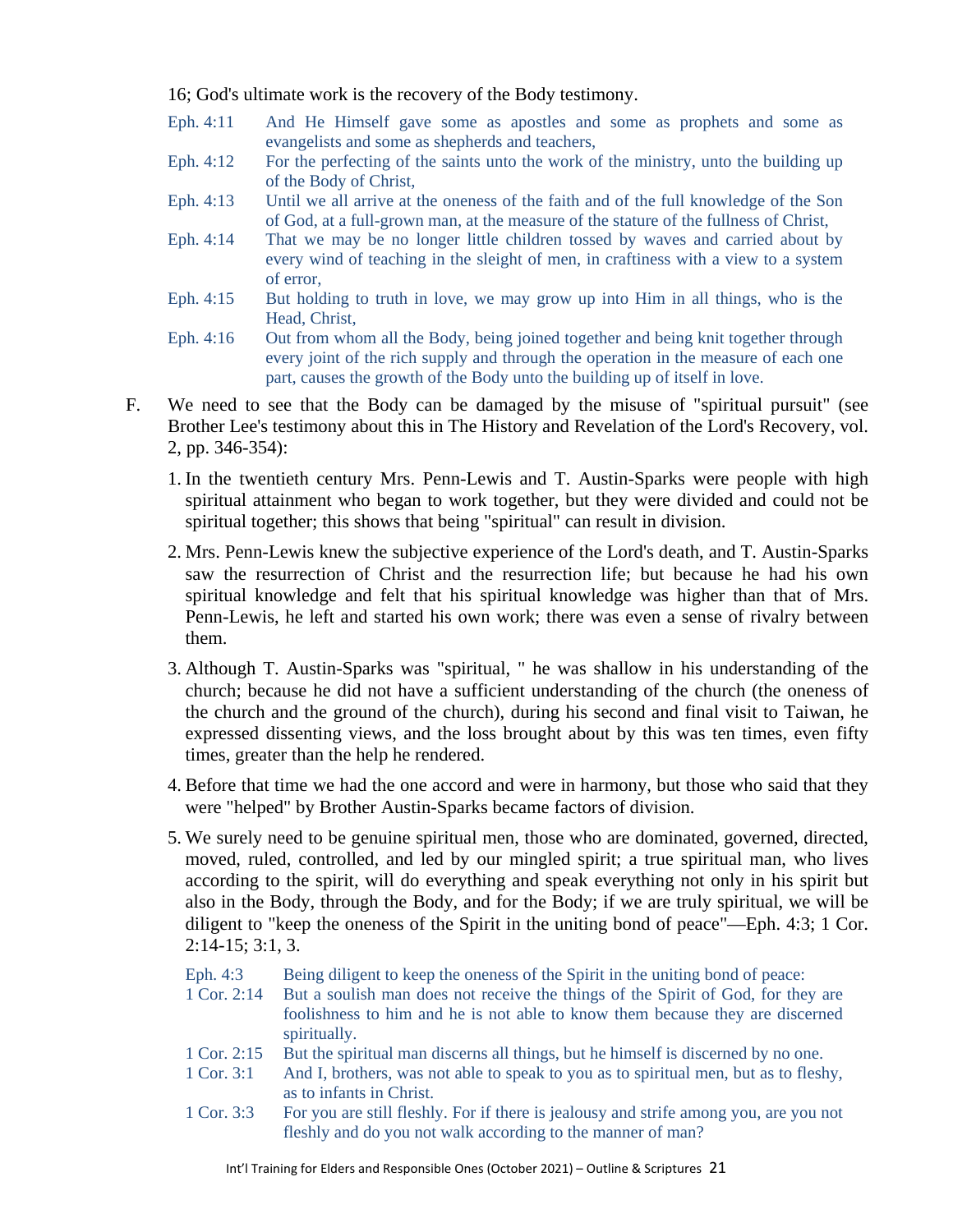### **II. God's good pleasure, God's heart's desire, is what makes God happy:**

- A. God is happy with the creation of the earth; His kingdom will be set up on the earth—Job 38:4, 7; Matt. 6:10; Rev. 5:10; 11:15; 21:1; Zech. 12:1.
	- Job 38:4 Where were you when I laid the foundations of the earth? / Tell Me, if you have understanding.
	- Job 38:7 When the morning stars sang together / And all the sons of God shouted for joy?
	- Matt.  $6:10$  Your kingdom come; Your will be done, as in heaven, so also on earth.
	- Rev. 5:10 And have made them a kingdom and priests to our God; and they will reign on the earth.
	- Rev. 11:15 And the seventh angel trumpeted; and there were loud voices in heaven, saying, The kingdom of the world has become the kingdom of our Lord and of His Christ, and He will reign forever and ever.
	- Rev. 21:1 And I saw a new heaven and a new earth; for the first heaven and the first earth passed away, and the sea is no more.
	- Zech. 12:1 The burden of the word of Jehovah concerning Israel. Thus declares Jehovah, who stretches forth the heavens and lays the foundations of the earth and forms the spirit of man within him,
- B. God is happy with the creation of man; for each of the items that God had created, He said "good" (Gen. 1:4, 10, 12, 21, 25), but for the creation of man, He said "very good" because man had God's image and had been given God's dominion for the glory of God and the kingdom of God (vv. 26, 31; Isa. 43:7; Matt. 6:10, 13b).
	- Gen. 1:4 And God saw that the light was good, and God separated the light from the darkness.
	- Gen. 1:10 And God called the dry land Earth, and the gathering together of the waters He called Seas; and God saw that it was good.
	- Gen. 1:12 And the earth brought forth grass, herbs yielding seed according to their kind, and trees bearing fruit with their seed in them according to their kind; and God saw that it was good.
	- Gen. 1:21 And God created the great sea creatures and every living animal that moves, with which the waters swarmed, according to their kind, and every winged bird according to its kind; and God saw that it was good.
	- Gen. 1:25 And God made the animals of the earth according to their kind and the cattle according to their kind and everything that creeps on the ground according to its kind, and God saw that it was good.
	- Gen. 1:26 And God said, Let Us make man in Our image, according to Our likeness; and let them have dominion over the fish of the sea and over the birds of heaven and over the cattle and over all the earth and over every creeping thing that creeps upon the earth.
	- Gen. 1:31 And God saw everything that He had made, and indeed, it was very good. And there was evening and there was morning, the sixth day.
	- Isa. 43:7 Everyone who is called by My name, / Whom I have created, formed, and even made for My glory.
	- Matt.  $6:10$  Your kingdom come; Your will be done, as in heaven, so also on earth.

Matt. 6:13 And do not bring us into temptation, but deliver us from the evil one. For Yours is the kingdom and the power and the glory forever. Amen.

C. God is happy with the incarnation (Luke 2:9-14); Jesus is the Wonderful Counselor, the Mighty God, the Eternal Father, and the Prince of Peace to be the unique Governor, and the government of the Triune God is upon His shoulder (Isa. 9:6-7); He is our Savior and our Emmanuel, the God-man, the One who is united, mingled, and incorporated with man (Matt. 1:21, 23; John 14:9-11, 16-20).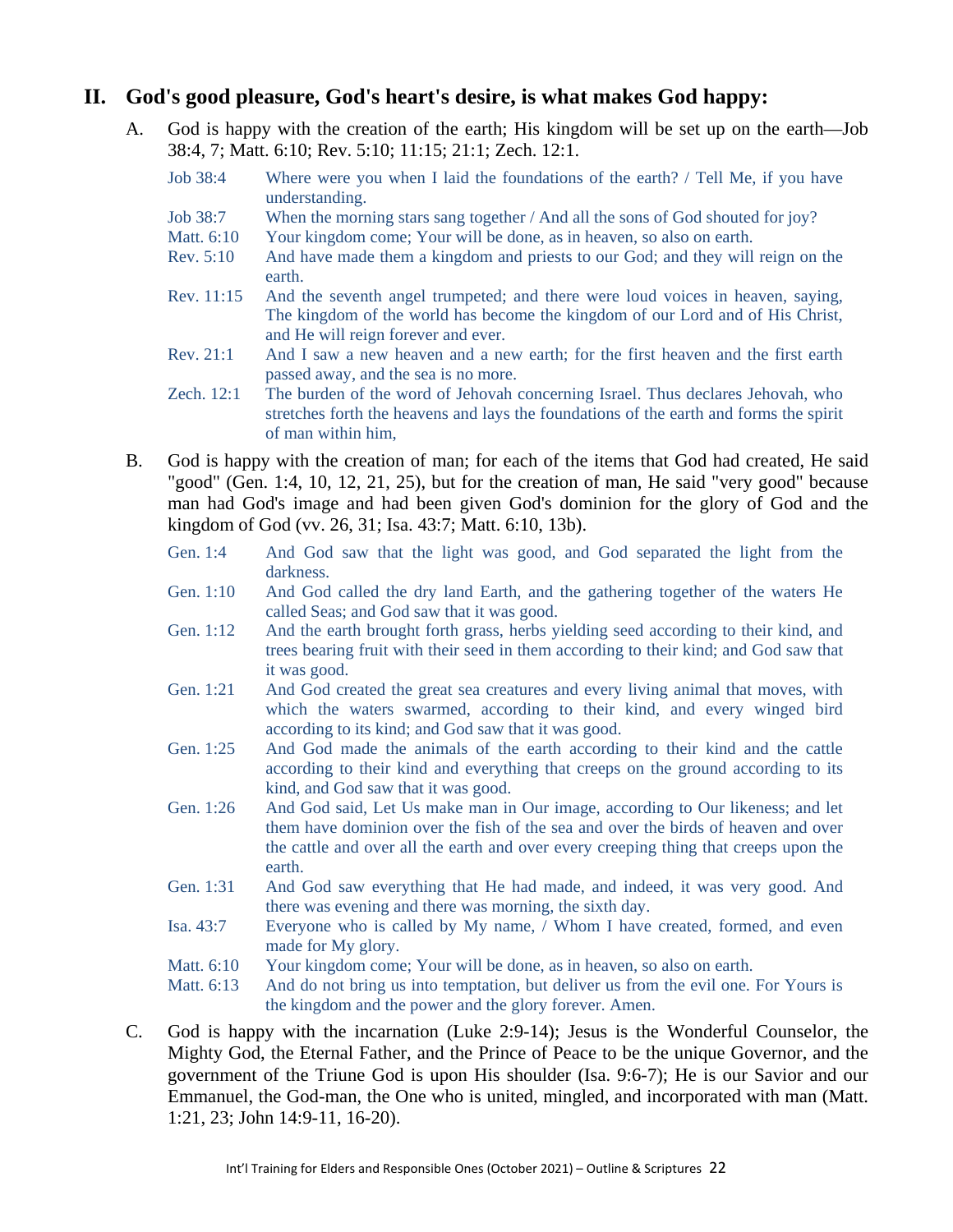- Luke 2:9 And an angel of the Lord stood by them, and the glory of the Lord shone around them; and they feared greatly.
- Luke 2:10 And the angel said to them, Do not be afraid; for behold, I announce to you good news of great joy, which will be for all the people,
- Luke 2:11 Because today a Savior has been born to you in David's city, who is Christ the Lord.
- Luke 2:12 And this will be the sign to you: you will find a baby wrapped in swaddling clothes and lying in a manger.
- Luke 2:13 And suddenly there was with the angel a multitude of the heavenly army, praising God and saying,
- Luke 2:14 Glory in the highest places to God, and on earth peace among men of His good pleasure.
- Isa. 9:6 For a child is born to us,  $/ A$  Son is given to us;  $/ A$ nd the government  $/ I$ s upon His shoulder; / And His name will be called / Wonderful Counselor, / Mighty God, / Eternal Father, / Prince of Peace.
- Isa. 9:7 To the increase of His government / And to His peace there is no end, / Upon the throne of David / And over His kingdom, / To establish it / And to uphold it / In justice and righteousness / From now to eternity. / The zeal of Jehovah of hosts / Will accomplish this.
- Matt. 1:21 And she will bear a son, and you shall call His name Jesus, for it is He who will save His people from their sins.
- Matt. 1:23 "Behold, the virgin shall be with child and shall bear a son, and they shall call His name Emmanuel" (which is translated, God with us).
- John 14:9 Jesus said to him, Have I been so long a time with you, and you have not known Me, Philip? He who has seen Me has seen the Father; how is it that you say, Show us the Father?
- John 14:10 Do you not believe that I am in the Father and the Father is in Me? The words that I say to you I do not speak from Myself, but the Father who abides in Me does His works.
- John 14:11 Believe Me that I am in the Father and the Father is in Me; but if not, believe because of the works themselves.
- John 14:16 And I will ask the Father, and He will give you another Comforter, that He may be with you forever,
- John 14:17 Even the Spirit of reality, whom the world cannot receive, because it does not behold Him or know Him; but you know Him, because He abides with you and shall be in you.
- John 14:18 I will not leave you as orphans; I am coming to you.
- John 14:19 Yet a little while and the world beholds Me no longer, but you behold Me; because I live, you also shall live.
- John 14:20 In that day you will know that I am in My Father, and you in Me, and I in you.
- D. God is happy with Christ's baptism; when He was baptized to begin His public ministry, "the heavens were opened to Him.... And behold, a voice out of the heavens, saying, This is My Son, the Beloved, in whom I have found My delight"; the Lord Jesus, taking the standing of a typical man, was baptized to fulfill all righteousness and to allow Himself to be put into death and resurrection so that He might live and minister in resurrection—Matt. 3:13-17.
	- Matt. 3:13 Then Jesus came from Galilee to the Jordan to John to be baptized by him.
	- Matt. 3:14 But John tried to prevent Him, saying, It is I who have need of being baptized by You, and You come to me?
	- Matt. 3:15 But Jesus answered and said to him, Permit it for now, for it is fitting for us in this way to fulfill all righteousness. Then he permitted Him.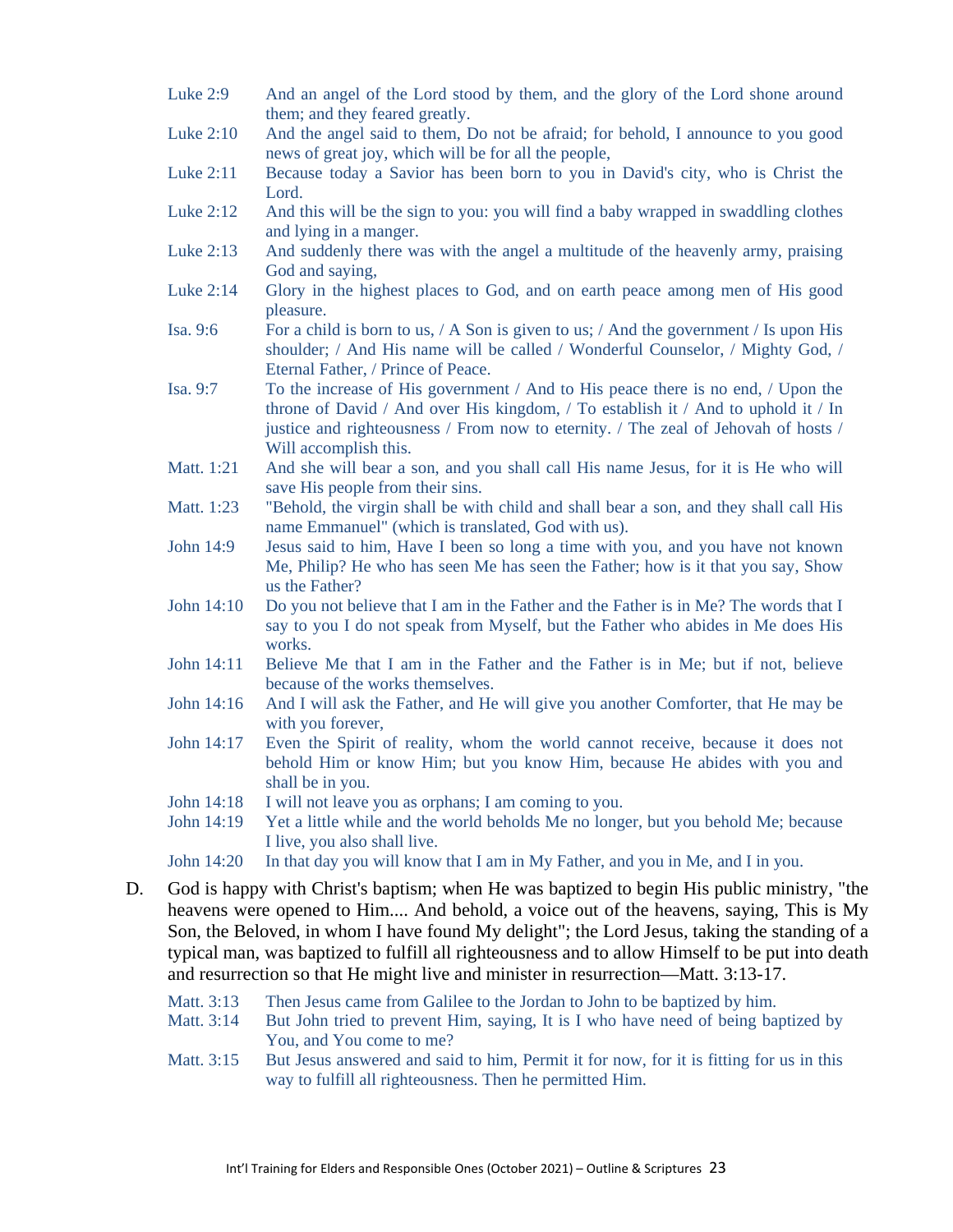- Matt. 3:16 And having been baptized, Jesus went up immediately from the water, and behold, the heavens were opened to Him, and He saw the Spirit of God descending like a dove and coming upon Him.
- Matt. 3:17 And behold, a voice out of the heavens, saying, This is My Son, the Beloved, in whom I have found My delight.
- E. God is happy with the resurrected and glorified Christ; when Christ was transfigured, as a foreshadowing of His resurrection, "behold, a voice out of the cloud, saying, This is My Son, the Beloved, in whom I have found My delight. Hear Him!" (17:5); God took pleasure in the resurrection and glorification of His Son (Luke 24:26).
	- Matt. 17:5 While he was still speaking, behold, a bright cloud overshadowed them, and behold, a voice out of the cloud, saying, This is My Son, the Beloved, in whom I have found My delight. Hear Him!

Luke 24:26 Was it not necessary for the Christ to suffer these things and enter into His glory?

- F. God is happy when His prodigal sons return to Him; the parable of the prodigal son in Luke 15 may be called the parable of a happy father; after the father "ran" to his returning son (v. 20), he told his servants to bring the fattened calf and slaughter it, and he said, "Let us eat and be merry" (v. 23); here we see the merriment of God.
	- Luke 15:1 Now all the tax collectors and sinners were drawing near to Him to hear Him.
	- Luke 15:2 And both the Pharisees and the scribes murmured among themselves, saying, This man welcomes sinners and eats with them.
	- Luke 15:3 And He told them this parable, saying,
	- Luke 15:4 Which man of you, who has a hundred sheep and has lost one of them, does not leave the ninety-nine in the wilderness and go after the one which is lost until he finds it?
	- Luke 15:5 And when he finds it, he lays it on his shoulders, rejoicing.
	- Luke 15:6 And when he comes into his house, he calls together his friends and his neighbors, saying to them, Rejoice with me, for I have found my sheep that was lost.
	- Luke 15:7 I tell you that in the same way there will be more joy in heaven over one sinner repenting than over ninety-nine righteous persons who have no need of repentance.
	- Luke 15:8 Or what woman having ten silver coins, if she loses one silver coin, does not light a lamp and sweep the house and seek carefully until she finds it?
	- Luke 15:9 And when she finds it, she calls together her friends and neighbors, saying, Rejoice with me, for I have found the coin which I lost.
	- Luke 15:10 In the same way, I tell you, there is joy in the presence of the angels of God over one sinner repenting.
	- Luke 15:11 And He said, A certain man had two sons.
	- Luke 15:12 And the younger of them said to the father, Father, give me the share of the estate that falls to me. And he distributed to them his living.
	- Luke 15:13 And not many days after, the younger son, having gathered everything together, went abroad to a distant country and there squandered his estate by living dissolutely.
	- Luke 15:14 And when he had spent all, a severe famine occurred throughout that country, and he began to be in want.
	- Luke 15:15 And he went and joined himself to one of the citizens of that country; and he sent him into his fields to feed hogs.
	- Luke 15:16 And he longed to be satisfied with the carob pods which the hogs were eating, and no one gave him anything.
	- Luke 15:17 But when he came to himself, he said, How many of my father's hired servants abound in bread, but I am perishing here in famine!
	- Luke 15:18 I will rise up and go to my father, and I will say to him, Father, I have sinned against heaven and before you.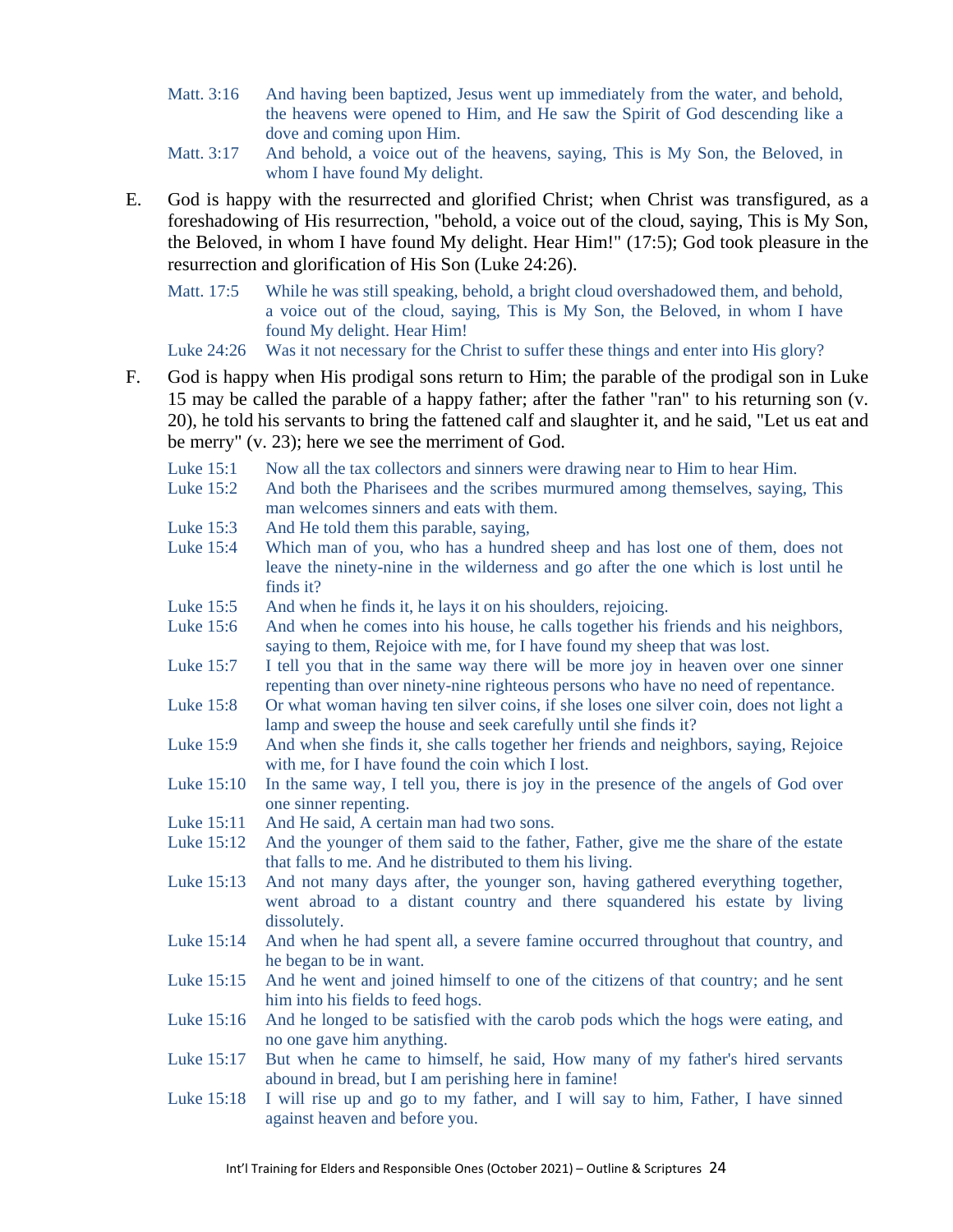- Luke 15:19 I am no longer worthy to be called your son; make me like one of your hired servants.
- Luke 15:20 And he rose up and came to his own father. But while he was still a long way off, his father saw him and was moved with compassion, and he ran and fell on his neck and kissed him affectionately.
- Luke 15:21 And the son said to him, Father, I have sinned against heaven and before you; I am no longer worthy to be called your son.
- Luke 15:22 But the father said to his slaves, Bring out quickly the best robe and put it on him, and put a ring on his hand and sandals on his feet.
- Luke 15:23 And bring the fattened calf; slaughter it, and let us eat and be merry,
- Luke 15:24 Because this son of mine was dead and lives again; he was lost and has been found. And they began to be merry.
- Luke 15:25 Now his older son was in the field. And as he came and drew near to the house, he heard music and dancing,
- Luke 15:26 And calling to him one of the servants, he inquired what these things might be.
- Luke 15:27 And he said to him, Your brother has come, and your father has slaughtered the fattened calf because he has received him back healthy.
- Luke 15:28 But he became angry and was not willing to enter. And his father came out and entreated him.
- Luke 15:29 But he answered and said to his father, Behold, so many years I have been slaving for you and have never neglected a command of yours, and you have never given me a goat that I might be merry with my friends;
- Luke 15:30 But when this son of yours came, who devoured your living with harlots, you slaughtered for him the fattened calf.
- Luke 15:31 And he said to him, Child, you are always with me, and all that is mine is yours.
- Luke 15:32 But we had to be merry and rejoice, because this brother of yours was dead and has come to life, and he was lost and has been found.
- G. God is happy when His Son is revealed in us—"It pleased God...to reveal His Son in me" (Gal.  $1:15-16$ )—and when we are fully brought into the sonship of God  $(4:4-6; Eph. 1:4-5);$ this fulfills God's good pleasure to have many sons for His corporate expression; the Son revealed in us has brought us into the meaning of the earth, of man, and of the incarnate, crucified, and resurrected Lord.
	- Gal. 1:15 But when it pleased God, who set me apart from my mother's womb and called me through His grace,
	- Gal. 1:16 To reveal His Son in me that I might announce Him as the gospel among the Gentiles, immediately I did not confer with flesh and blood,
	- Gal. 4:4 But when the fullness of the time came, God sent forth His Son, born of a woman, born under law,
	- Gal. 4:5 That He might redeem those under law that we might receive the sonship.
	- Gal. 4:6 And because you are sons, God has sent forth the Spirit of His Son into our hearts, crying, Abba, Father!
	- Eph. 1:4 Even as He chose us in Him before the foundation of the world to be holy and without blemish before Him in love,
	- Eph. 1:5 Predestinating us unto sonship through Jesus Christ to Himself, according to the good pleasure of His will,
- H. God is happy to operate in us "both the willing and the working for His good pleasure" (Phil. 2:13); the Christian life with the supply of the Body life (1:19) is a happy life; our inward joy is an indication that we are living and walking according to God's good pleasure; since the book of Philippians, written by Paul in prison (v. 13; 4:22), is concerned with the experience and enjoyment of Christ, which issue in joy, it is a book filled with joy and rejoicing (1:4, 18, 25; 2:2, 17-18, 28-29; 3:1; 4:1, 4).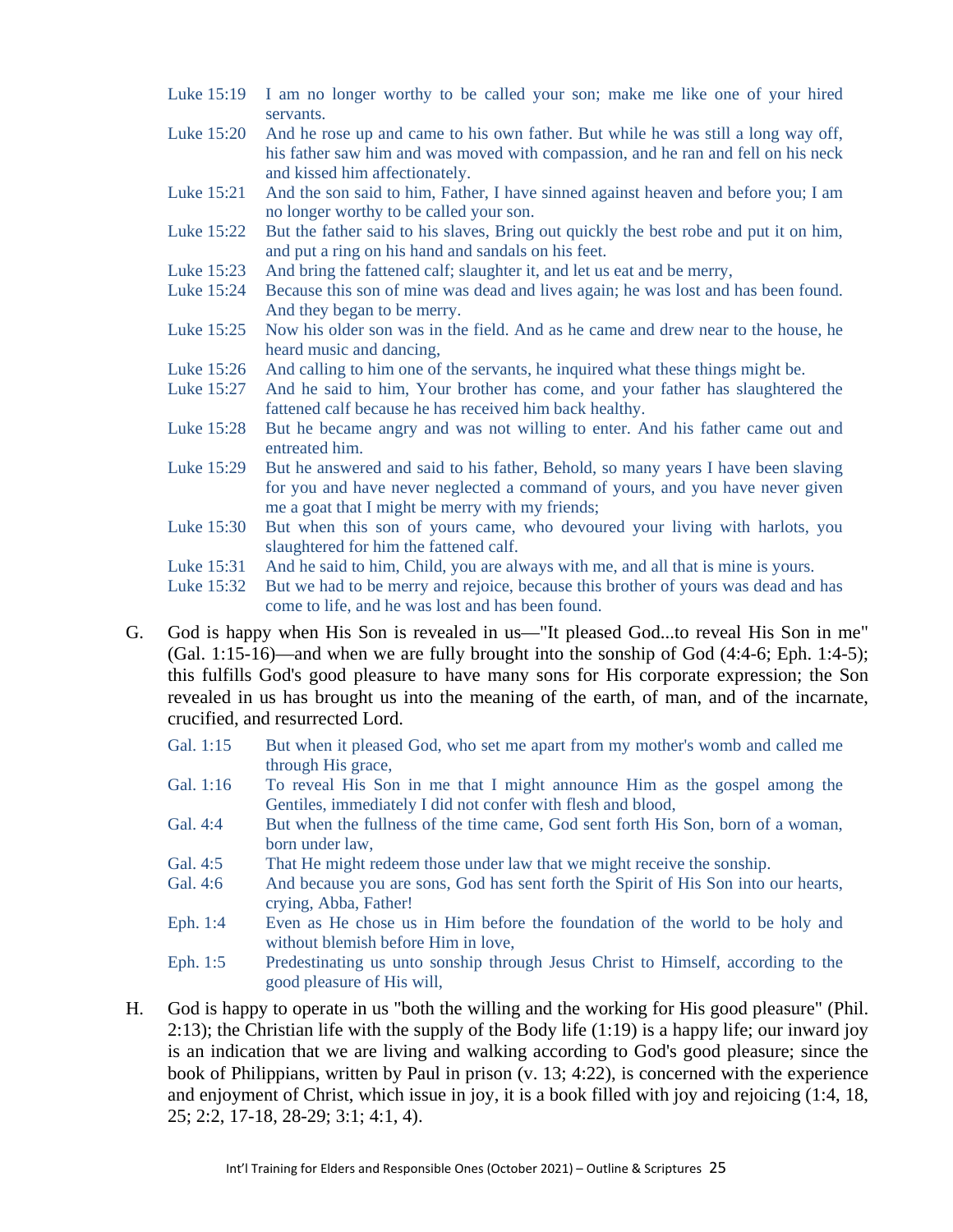| Phil. 2:13 | For it is God who operates in you both the willing and the working for His good<br>pleasure.                                                           |
|------------|--------------------------------------------------------------------------------------------------------------------------------------------------------|
| Phil. 1:19 | For I know that for me this will turn out to salvation through your petition and the<br>bountiful supply of the Spirit of Jesus Christ,                |
| Phil. 1:13 | So that my bonds have become manifest as being in Christ among the whole<br>Praetorian guard and to all the rest.                                      |
| Phil. 4:22 | All the saints greet you, and especially those of Caesar's household.                                                                                  |
| Phil. 1:4  | Always in my every petition on behalf of you all, making my petition with joy,                                                                         |
| Phil. 1:18 | What then? Only that in every way, whether in pretense or in truthfulness, Christ is<br>announced; and in this I rejoice; yes, and I will rejoice;     |
| Phil. 1:25 | And being confident of this, I know that I will remain and continue with you all for<br>your progress and joy of the faith,                            |
| Phil. 2:2  | Make my joy full, that you think the same thing, having the same love, joined in<br>soul, thinking the one thing,                                      |
| Phil. 2:17 | But even if I am being poured out as a drink offering upon the sacrifice and service<br>of your faith, I rejoice, and I rejoice together with you all. |
| Phil. 2:18 | And in like manner you also rejoice, and you rejoice together with me.                                                                                 |
| Phil. 2:28 | I have sent him therefore the more eagerly, so that when you see him again, you<br>may rejoice and I may be less sorrowful.                            |
| Phil. 2:29 | Receive him therefore in the Lord with all joy, and hold such in honor,                                                                                |
| Phil. 3:1  | Finally, my brothers, rejoice in the Lord. To write the same things to you, for me it<br>is not irksome, but for you it is safe.                       |
| Phil. 4:1  | So then, my brothers, beloved and longed for, my joy and crown, in the same way<br>stand firm in the Lord, beloved.                                    |
| Phil. 4:4  | Rejoice in the Lord always; again I will say, rejoice.                                                                                                 |

- I. God is happy to have a man of God (Psa. 90, title; Deut. 33:1; Ezra 3:2) who lives God and lives out God in order to gain God by being one with God (2 Tim. 3:16-17; 1 Tim. 6:11-12; Phil. 3:8, 14); Jesus of Nazareth is the standard pattern of a man of God who lived out God (John 6:57; 5:19, 30; 10:30); the Lord said that He did not come to do His own will or to seek His own glory (5:19, 30; 6:38; 7:18); when we take Christ as our crucified life for His manifestation as the resurrection life, we will experience Him as the indwelling and enabling power of resurrection to deny our will and our glory (Phil. 3:10; 2 Cor. 4:5-7; Rom. 14:7-9).
	- Psa. 90 Title A Prayer of Moses, the man of God
	- Deut. 33:1 And this is the blessing with which Moses, the man of God, blessed the children of Israel before his death.
	- Ezra. 3:2 Then Jeshua the son of Jozadak rose up, along with his brothers the priests and Zerubbabel the son of Shealtiel and his brothers, and they built the altar of the God of Israel to offer burnt offerings upon it, as it is written in the law of Moses the man of God.
	- 2 Tim. 3:16 All Scripture is God-breathed and profitable for teaching, for conviction, for correction, for instruction in righteousness,
	- 2 Tim. 3:17 That the man of God may be complete, fully equipped for every good work.
	- 1 Tim. 6:11 But you, O man of God, flee these things, and pursue righteousness, godliness, faith, love, endurance, meekness.
	- 1 Tim. 6:12 Fight the good fight of the faith; lay hold on the eternal life, to which you were called and have confessed the good confession before many witnesses.
	- Phil. 3:8 But moreover I also count all things to be loss on account of the excellency of the knowledge of Christ Jesus my Lord, on account of whom I have suffered the loss of all things and count them as refuse that I may gain Christ
	- Phil. 3:14 I pursue toward the goal for the prize to which God in Christ Jesus has called me upward.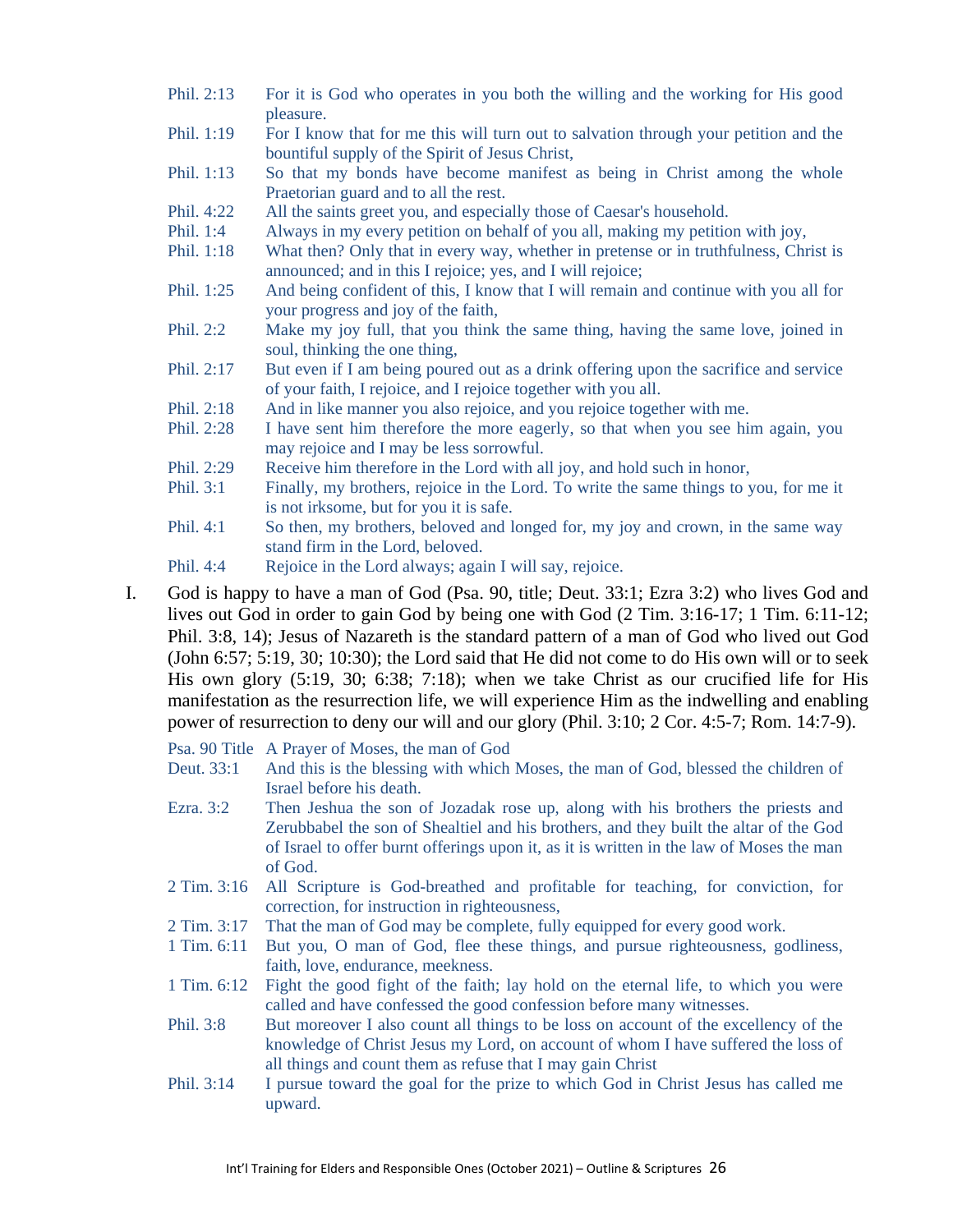- John 6:57 As the living Father has sent Me and I live because of the Father, so he who eats Me, he also shall live because of Me.
- John 5:19 Then Jesus answered and said to them, Truly, truly, I say to you, The Son can do nothing from Himself except what He sees the Father doing, for whatever that One does, these things the Son also does in like manner.
- John 5:30 I can do nothing from Myself; as I hear, I judge, and My judgment is just, because I do not seek My own will but the will of Him who sent Me.
- John 10:30 I and the Father are one.
- John 5:19 Then Jesus answered and said to them, Truly, truly, I say to you, The Son can do nothing from Himself except what He sees the Father doing, for whatever that One does, these things the Son also does in like manner.
- John 5:30 I can do nothing from Myself; as I hear, I judge, and My judgment is just, because I do not seek My own will but the will of Him who sent Me.
- John 6:38 For I have come down from heaven not to do My own will but the will of Him who sent Me.
- John 7:18 He who speaks from himself seeks his own glory; but He who seeks the glory of Him who sent Him, this One is true, and unrighteousness is not in Him.
- Phil. 3:10 To know Him and the power of His resurrection and the fellowship of His sufferings, being conformed to His death,
- 2 Cor. 4:5 For we do not preach ourselves but Christ Jesus as Lord, and ourselves as your slaves for Jesus' sake.
- 2 Cor. 4:6 Because the God who said, Out of darkness light shall shine, is the One who shined in our hearts to illuminate the knowledge of the glory of God in the face of Jesus Christ.
- 2 Cor. 4:7 But we have this treasure in earthen vessels that the excellency of the power may be of God and not out of us.
- Rom. 14:7 For none of us lives to himself, and none dies to himself;
- Rom. 14:8 For whether we live, we live to the Lord, and whether we die, we die to the Lord. Therefore whether we live or we die, we are the Lord's.
- Rom. 14:9 For Christ died and lived again for this, that He might be Lord both of the dead and of the living.
- J. God is happy when we eat Christ as our spiritual food in order to live because of Him (John 6:57); to eat Christ is to eat His words by exercising our spirit to both pray-read and muse upon His words so that His words become the gladness and joy of our heart (Jer. 15:16; Psa. 119:15-16; Josh. 1:8-9); to live because of Christ means that the energizing element of Christ becomes the supplying factor for us to live Christ.
	- John 6:57 As the living Father has sent Me and I live because of the Father, so he who eats Me, he also shall live because of Me.
	- Jer. 15:16 Your words were found and I ate them, / And Your word became to me / The gladness and joy of my heart, / For I am called by Your name, / O Jehovah, God of hosts.
	- Psa. 119:15 I will muse upon Your precepts / And regard Your ways.

Psa. 119:16 I will take delight in Your statutes; / I will not forget Your word.

- Josh. 1:8 This book of the law shall not depart from your mouth, but you shall muse upon it day and night so that you may be certain to do according to all that is written in it. For then you will make your way prosperous and then you will have success.
- Josh. 1:9 Have I not commanded you? Be strong and take courage; do not be afraid or dismayed. For Jehovah your God is with you wherever you go.
- K. God is happy when we are daily strengthened into our inner man so that Christ may make His home in our hearts through faith; our inner man is our regenerated spirit, which has God's life as its life (Eph. 3:16-17; John 3:6b; Rom. 8:10).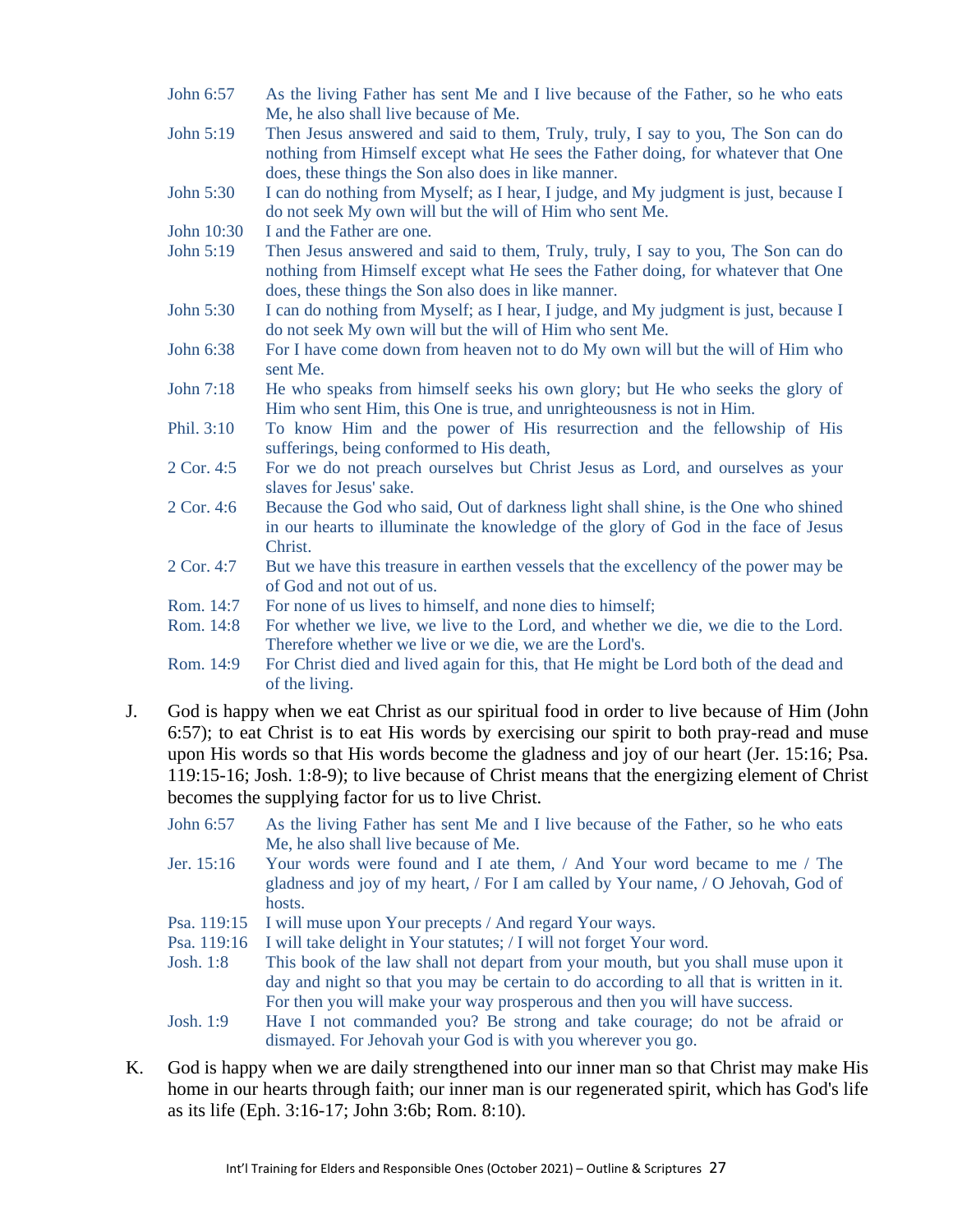- Eph. 3:16 That He would grant you, according to the riches of His glory, to be strengthened with power through His Spirit into the inner man,
- Eph. 3:17 That Christ may make His home in your hearts through faith, that you, being rooted and grounded in love,
- John 3:6 That which is born of the flesh is flesh, and that which is born of the Spirit is spirit.
- Rom. 8:10 But if Christ is in you, though the body is dead because of sin, the spirit is life because of righteousness.
- L. God is happy when we remain in our spirit and pay attention to our spirit (v. 6b); when the Lord says, "Abide in Me" (John 15:4), this wonderful "Me" is in our spirit, and when we are in Him by being in our spirit, in us the ruler of this world has nothing—no ground, no chance, no hope, and no possibility in anything (14:30; cf. 12:31-32).
	- Rom. 8:6 For the mind set on the flesh is death, but the mind set on the spirit is life and peace.
	- John 15:4 Abide in Me and I in you. As the branch cannot bear fruit of itself unless it abides in the vine, so neither can you unless you abide in Me.
	- John 14:30 I will no longer speak much with you, for the ruler of the world is coming, and in Me he has nothing;
	- John 12:31 Now is the judgment of this world; now shall the ruler of this world be cast out.
	- John 12:32 And I, if I be lifted up from the earth, will draw all men to Myself.
- M. God is happy when we serve Him as a slave by living in the reality of the kingdom of God in the way of righteousness, peace, and joy in the Holy Spirit; this is well pleasing to God and approved by men, and it preserves the oneness of the church for the practical Body life— Rom. 14:17-18.

Rom. 14:17 For the kingdom of God is not eating and drinking, but righteousness and peace and joy in the Holy Spirit.

Rom. 14:18 For he who serves Christ in this is well pleasing to God and approved by men.

- N. God is happy when we worship Him in spirit; God's eternal economy is focused on and is carried out by our mingled spirit—the divine Spirit mingled together with our human spirit as one spirit—John 4:23-24; Rom. 8:16; 1 Cor. 6:17; Rom. 1:9.
	- John 4:23 But an hour is coming, and it is now, when the true worshippers will worship the Father in spirit and truthfulness, for the Father also seeks such to worship Him.
	- John 4:24 God is Spirit, and those who worship Him must worship in spirit and truthfulness.
	- Rom. 8:16 The Spirit Himself witnesses with our spirit that we are children of God.
	- 1 Cor. 6:17 But he who is joined to the Lord is one spirit.
	- Rom. 1:9 For God is my witness, whom I serve in my spirit in the gospel of His Son, how unceasingly I make mention of you always in my prayers,
- O. God is happy when we are one with Him in His ministry to carry out His eternal economy; in the Lord's ministry we care only for the divine dispensing of the Triune God, embodied in Christ and realized as the Spirit, into His chosen people—Eph. 1:9-11; 3:2, 9-10; 2 Cor. 3:3, 6; 1 Pet. 4:10.
	- Eph. 1:9 Making known to us the mystery of His will according to His good pleasure, which He purposed in Himself,
	- Eph. 1:10 Unto the economy of the fullness of the times, to head up all things in Christ, the things in the heavens and the things on the earth, in Him;
	- Eph. 1:11 In whom also we were designated as an inheritance, having been predestinated according to the purpose of the One who works all things according to the counsel of His will,
	- Eph. 3:2 If indeed you have heard of the stewardship of the grace of God which was given to me for you,
	- Eph. 3:9 And to enlighten all that they may see what the economy of the mystery is, which throughout the ages has been hidden in God, who created all things,